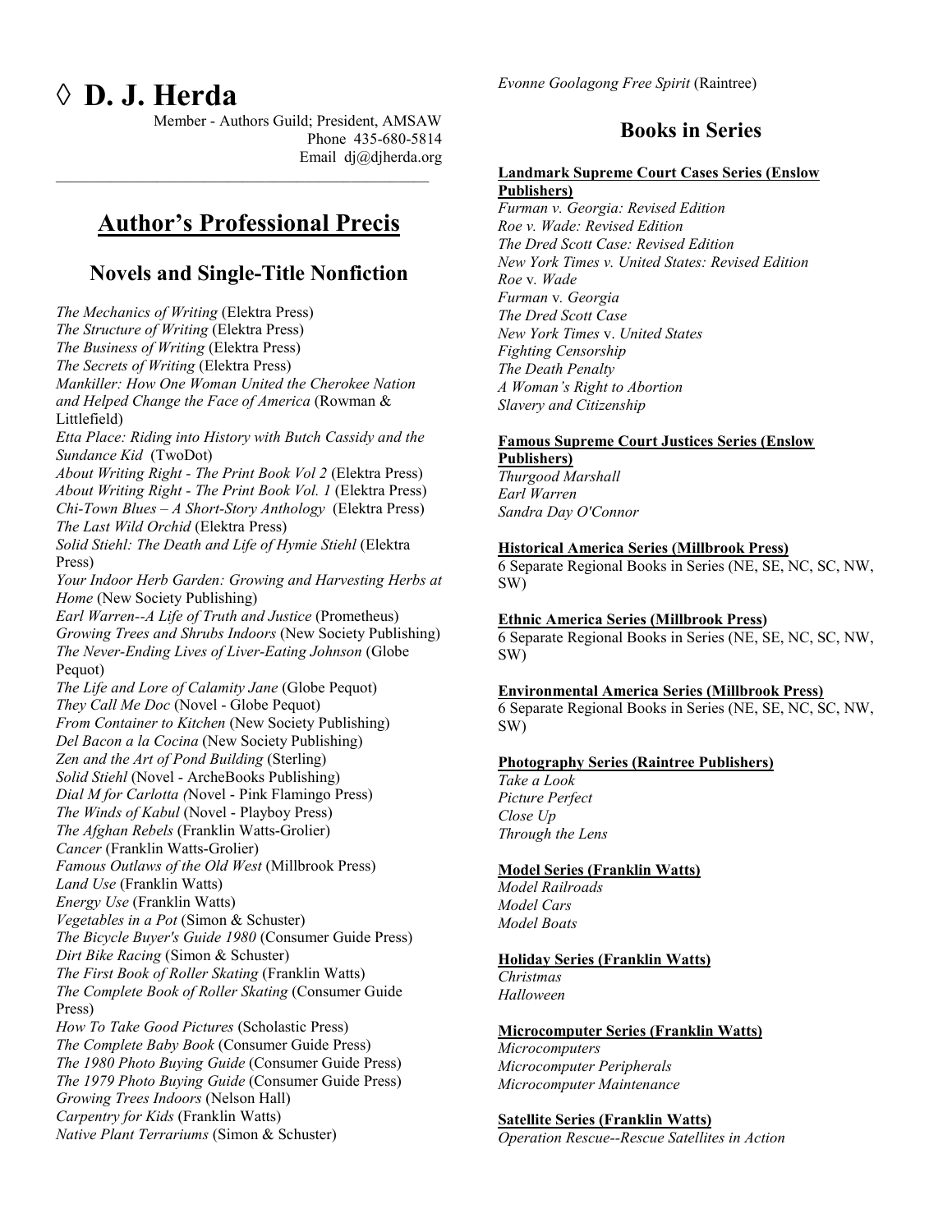*Communication Satellites Research Satellites*

### **Articles and Short Stories: Magazines**

Over 400 published in *Parade, True, Ski, Consumer Guide, Conde Nast, Chicago Magazine, Chicago Northshore, Chicago/FM Guide, Detroit Monthly, Miami Southwest Florida, Milwaukee Magazine, Denver Magazine, San Antonio Monthly, Mpls/St. Paul, Twin Cities Magazine, San Diego Magazine, Rockford Magazine, Utah Holiday, Holiday/Travel Magazine, Catholic Digest, Catholic Rural Life, The Elks Magazine, VFW Magazine, Away, The Lions Magazine, Computers and Electronics, Outside, Success Unlimited, Cross Country Skier, Organic Gardening, The Writer, Writer's Digest, Writer's Annual, etc.*

### **Articles and Short Stories: Newspapers**

*More than 1,500 published in The Washington Post, The Chicago Tribune, The Chicago Sun-Times, The Los Angeles Times, The Oakland Tribune, The San Diego Union, The St. Louis Post-Dispatch, The Milwaukee Journal, The Milwaukee Sentinel, The Detroit Free Press, The Detroit News, The Miami Herald, The Dallas Times-Herald, The Atlanta Journal Constitution, The San Francisco Chronicle, The Dallas Star, The Toledo Blade, The Houston Post, The Fort Worth Star-Telegram, The Kansas City Star, The Arizona Daily Star, The Minneapolis Star-Tribune, The Denver Post, The Rocky Mountain News, The New Orleans Times-Picayune, Orlando Sentinel, San Antonio News-Express, etc.*

### **Columns**

Former author of several nationally syndicated columns, including "In Focus," "Photographically Speaking," "Skiing Today," and "Traveling Today," appearing in as many as 1,100 newspapers and reaching more than 20 million readers a week. Former author of monthly magazine sports column, "Sports Action." Former author of monthly magazine gardening column, "Backyard Gardener."

### **Television**

Writer, director, producer of nationally syndicated weekly television series, "Skiing Today." Scriptwriter for educational and consumer cable television, in-flight airline entertainment, etc.

### **Video**

Writer, director, producer of two consumer videotapes on photography.

### **Photography**

Former photo blog writer, Peter Lik Photography. Former photo review blogger, Photoblogs.net. Photo exhibits in the Russell Rotunda, Dirksen Senate Building, U. S. Capitol Bldg., Washington, D.C. Photo exhibits in Nikon Galleries, Rockefeller Center, New York. Photo exhibits in galleries and collections throughout the U.S. Former nationally syndicated Photo Columnist (20 million weekly circulation). Former Contributing Writer/Editor for Photo Marketing Assn. International.

Photos published in many major magazines and newspapers.

### **Book Production**

Designer, producer, and co-publisher of the award-winning 18-book children's series, *The American Scene,* examining key issues affecting Americans and their country.

### **Editorial**

Reporter, *The Southtown Economist*, Chicago, Illinois. Articles Editor, *The Elks Magazine*, Chicago, Illinois, producing an award-winning monthly publication for the B.P.O.E. Contributing Editor, *PMA Magazine*, Jackson, Michigan. Regional Editor, *Ski Magazine*, New York, New York. Editor, *The Madison Daily News*, Madison, Wisconsin. Acquisitions Editor, The Raintree Press, Milwaukee, Wisconsin. Contributing Editor, *Elektra Press.* Editorial Director, *SCRIBE!* Media Magazine, American Society of Authors and Writers.

### **Theatrical**

Wrote and directed *The Trouble with Pirates*, Chicago, 1969. Wrote for production *The English Carpheads* for The Muse Theatre in the Flats, Cleveland, 1972.

#### **Art**

Award-winning creator of paintings, sculptures, pottery, and miscellaneous art pieces in galleries, shops, and private collections throughout the country.

#### **Websites**

Former Editor-in-Chief and provider of travel and feature content for several high-end Websites, including Traveler's Cove, Writer's Lounge Dot Org, and the American Society of Authors and Writers, with combined visitor hits of more than 20,000 monthly. Monthly Water Gardening columnist for BellaOnline.com.